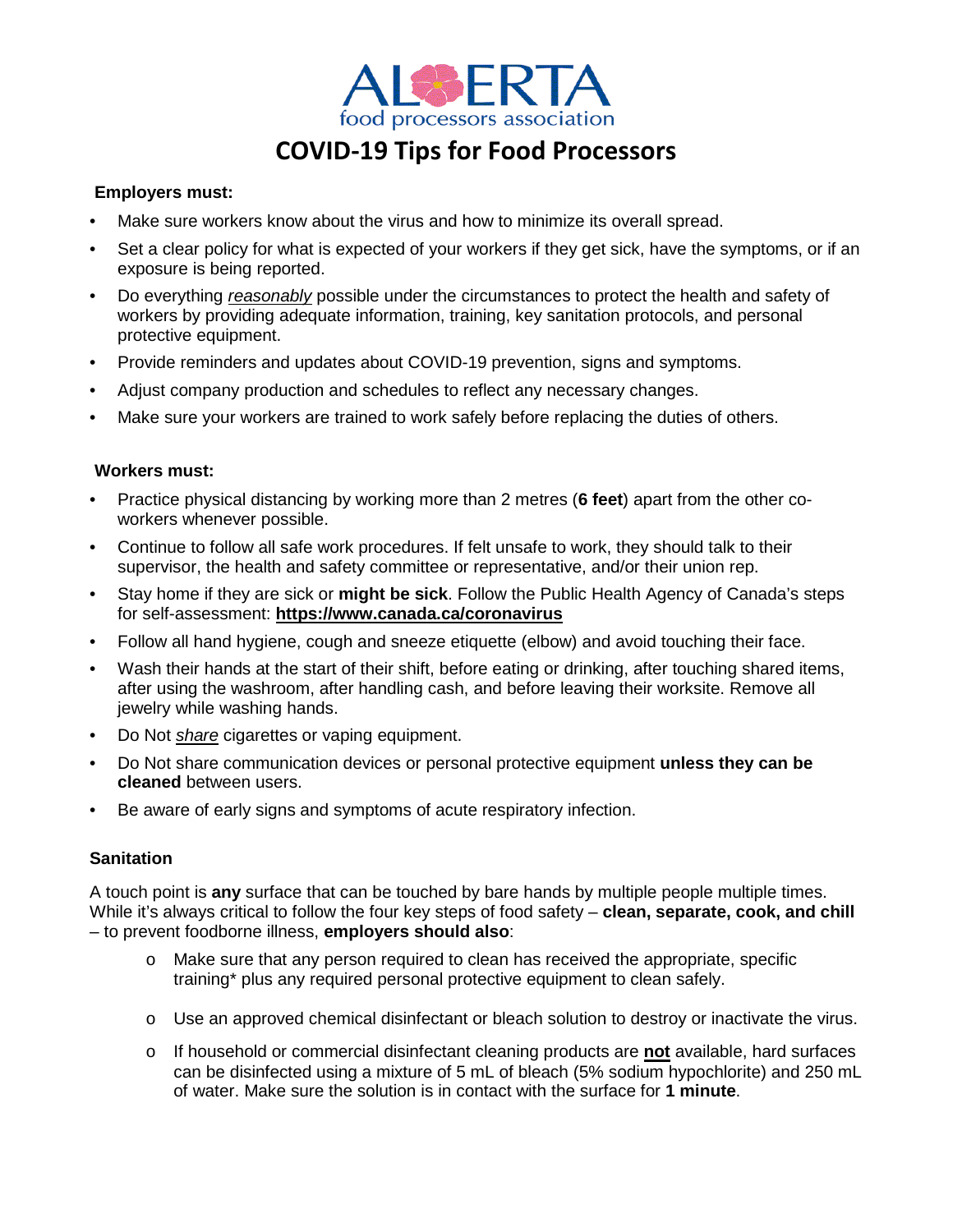

- o If liquids can be withstood, disinfect high-touch electronic devices (keyboards, tablets, smart boards) with alcohol or disinfectant wipes.
- Clean so that when the surface is wiped, the surface still appears wet.
- Wear appropriate personal protective equipment for use with any cleaning agents.
- Use a dedicated cloth for such cleaning.
- Create a checklist of all surfaces that **must be cleaned**, including door and sink handles, paper towel dispensers, counter tops, wheelchair access buttons, turnstiles, kitchen equipment, elevator buttons, vending machines, and printers/photocopiers.
- Clean **all areas** including offices, cafeterias, change rooms, washrooms, and laundry rooms.
- Determine the frequency of cleaning and disinfection based on your organization's needs. Clean at least once per day but more frequent cleaning (**every 2 to 3 hours**) may be necessary.
- Record when cleaning and disinfection has occurred, maintain such records\*. (\*Training)

### **Disinfectants**

- Clean visibly dirty or soiled surfaces with soap and water before properly disinfecting.
- Apply the disinfectant to a clean and dry cloth. Saturate the cloth before treating touch points. Reapply as needed.
- Apply enough disinfectant to leave a visible film on the surface.
- Allow the surface to air dry. This action allows the **1 minute** of contact time needed to be effective.
- Reapply disinfectant to the cloth between surfaces.
- Change the cloth daily or when it becomes visibly soiled.
- Test surfaces before using a bleach solution. Bleach can be corrosive.

## **Physical Distancing**

- As much as possible, maintain a distance of at least 2 metres from others within the facility.
- Evaluate if changes can be made to increase worker separation, **including the use of barriers**.
- Stagger operational shifts to minimize the number of workers in one place, ie: lunchroom.
- Use deli tissue, spatulas, tongs, single use gloves, or dispensing equipment where possible.
- Control foot traffic patterns to reduce gathering at meeting points, washrooms, and other shared or common spaces.
- Designate travel paths so workers do not have to pass each other closely (ie: one set of stairs for up, another for down) or have workers call out before entering into such shared spaces.

#### **General Site Management**

- Notify all workers in advance if there are changes to screening measures and/or facility entrance policies and protocols.
- Make sure washrooms are **cleaned frequently**, have running water, and are stocked with soap, paper towels, and plastic lined waste containers. Visibly dirty hands **must** be washed with soap and water for at least 20 seconds.